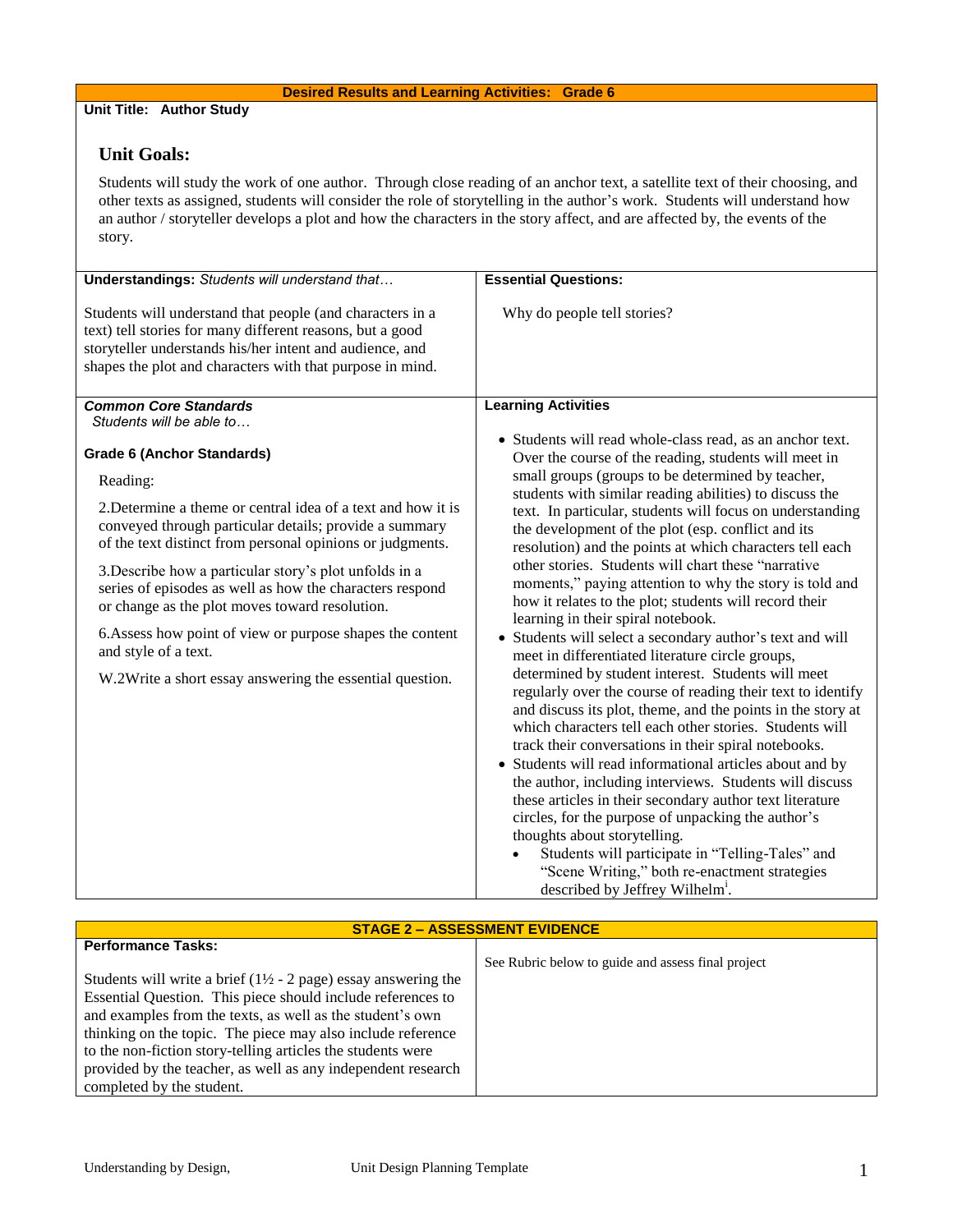## **STAGE 3 – LEARNING PLAN**

# **Active learning strategies**

Literature Circles: Student-led discussions of the texts.

Re-enactment strategies allow students to re-view the text and in appropriate situations, manipulate it.

#### **6th grade standards learned:**

Reading 2: Determine a theme or central idea of a text and how it is conveyed through particular details; provide a summary of the text distinct from personal opinions or judgments.

Writing 2: Write informative/explanatory texts to examine a topic and convey ideas, concepts, and information through the selection, organization, and analysis of relevant content.

a.Introduce a topic; organize ideas, concepts, and information, using strategies such as definition, classification, comparison/contrast, and cause/effect; include formatting (e.g., headings), graphics (e.g., charts, tables), and multimedia when useful to aiding comprehension.

b.Develop the topic with relevant facts, definitions, concrete details, quotations, or other information and examples.

c.Use appropriate transitions to clarify the relationships among ideas and concepts.

d.Use precise language and domain-specific vocabulary to inform about or explain the topic.

e.Establish and maintain a formal style.

f. Provide a concluding statement or section that follows from the information or explanation presented.

#### Final Assessment Rubric

|                            | <b>Redo</b>                 | <b>Meets Expectations</b>             | <b>Skilled</b>                        | <b>Exemplary</b>                                          |
|----------------------------|-----------------------------|---------------------------------------|---------------------------------------|-----------------------------------------------------------|
|                            | Answers                     | Answers essential question            | Answers essential question            | Answers essential question                                |
|                            | essential<br>question, but  | with several strong ideas             | completely                            | completely in a unique way<br>Has a central idea to which |
| Topic                      | needs to                    |                                       | Has main idea and                     | all supporting ideas are                                  |
|                            | build on                    |                                       | supporting                            | clearly                                                   |
| Development                | ideas                       | 16                                    | points<br>18                          | connected                                                 |
|                            | Supporting                  | Ideas are grouped logically           | Ideas are grouped logically           | Ideas are grouped logically                               |
|                            | ideas are                   |                                       |                                       | and ordered well                                          |
|                            | included, but<br>need to be | Some links between ideas<br>are made  | Transitions between ideas<br>are used | Transitions between ideas                                 |
|                            | grouped and                 |                                       |                                       | show interesting                                          |
| Organization               | ordered                     | 3                                     |                                       | connections<br>5                                          |
|                            | Some detail                 | Details build a clear picture         | Interesting detail is                 | Vibrant detail is used to                                 |
|                            | is included                 |                                       | included to illustrate ideas          | illustrate ideas                                          |
|                            |                             | Evidence is included and<br>explained | Evidence is                           | Evidence is well                                          |
| Evidence<br><b>Details</b> |                             |                                       | included and                          | 20<br>chosen and                                          |
|                            |                             | 16                                    | 18<br>explained well                  | explained well                                            |
|                            | Poor                        | Basic vocabulary is used              | Interesting vocabulary is             | Interesting and appropriate                               |
|                            | vocabulary is               |                                       | used                                  | vocabulary is used well                                   |
| Word<br>choice             | used                        | 8                                     | 8                                     | Q                                                         |